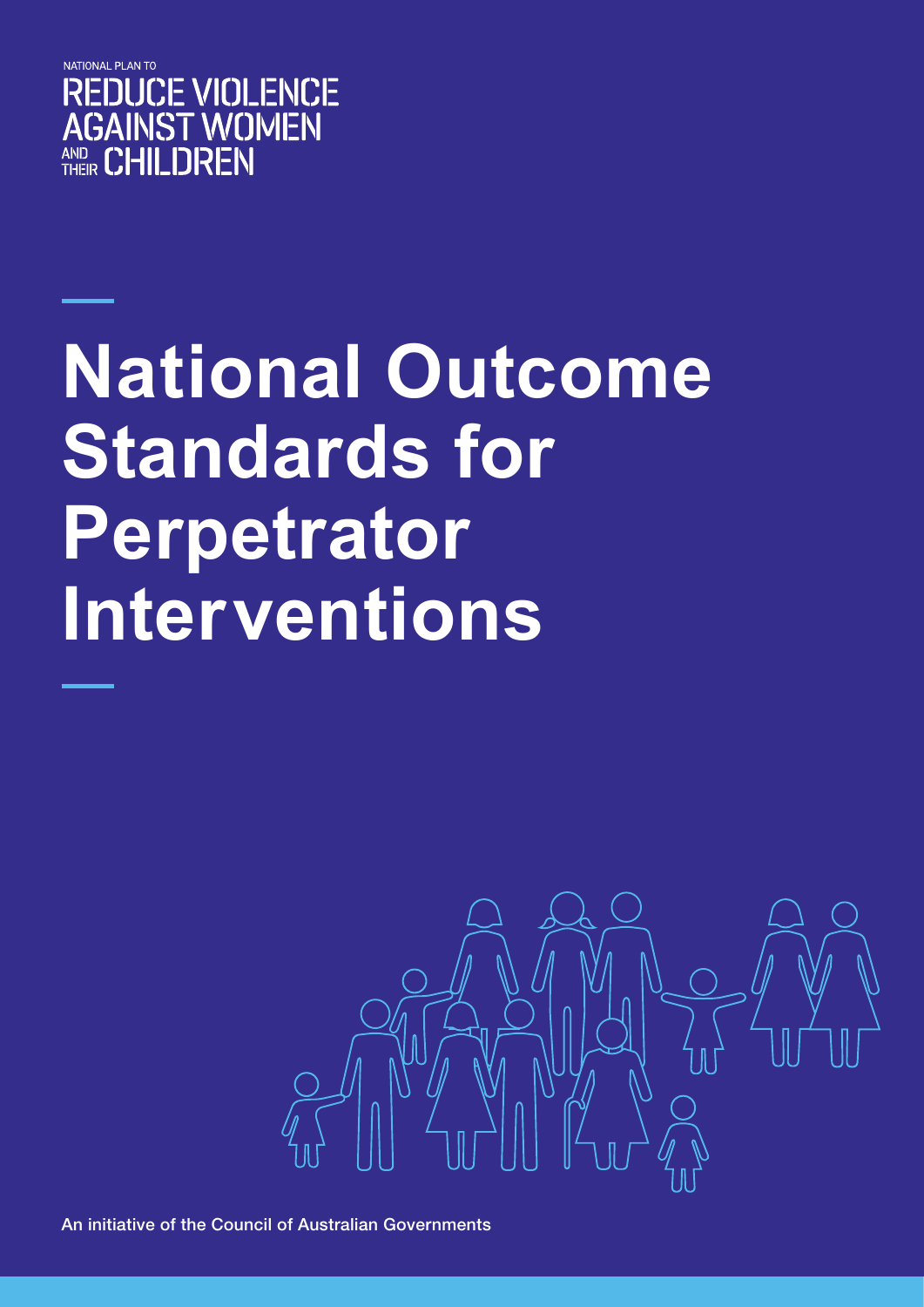# **Why we need National Outcome Standards for Perpetrator Interventions**

Domestic, family and sexual violence happens in Australia every day.

Domestic, family and sexual violence is overwhelmingly committed by men against women and their children.

To address this serious problem, we must intervene effectively with men who use domestic, family and sexual violence in order to end their violence now and prevent it in the future.

How we hold perpetrators of domestic, family and sexual violence to account can change the future for men who use violence and for the women and children who experience their violence.

We must remove the burden from women and children to protect themselves and place the responsibility for their safety firmly back onto our systems and services.

We must keep men who use violence firmly in view of our systems so the right people can intervene at the right time to hold them accountable, and ensure they face consequences for their violence.

We must provide opportunities that enable perpetrators to take responsibility for their violence, change their violent attitudes and behaviours and address any factors that may be amplifying their risk of violence.

This must include opportunities for perpetrators from diverse cultures, communities and circumstances to engage with programmes and services designed to meet their needs.

All Australian governments are clear that to do better we must set standards at a national level so we are working toward achieving consistent results.

That is why we are establishing the National Outcome Standards for Perpetrator Interventions (the National Outcome Standards.)

Each part of our perpetrator accountability system must be part of the solution, including our police, courts, corrections, perpetrator and offender programmes and services, child protection agencies and a range of community services.

All these parts of the system will be connected to the National Outcome Standards because it is only when they are working effectively together that we will get the best results.

The National Outcome Standards will not prescribe operational practices or set professional practice standards. Instead, the Standards and their associated performance indicators will consistently guide and measure the actions our governments, community partners and systems take, and the outcomes they achieve when intervening with male perpetrators of domestic, family and sexual violence against women and their children.

Australian governments are committing to the National Outcome Standards because we know how important it is for women and their children to be safe, and live free from violence.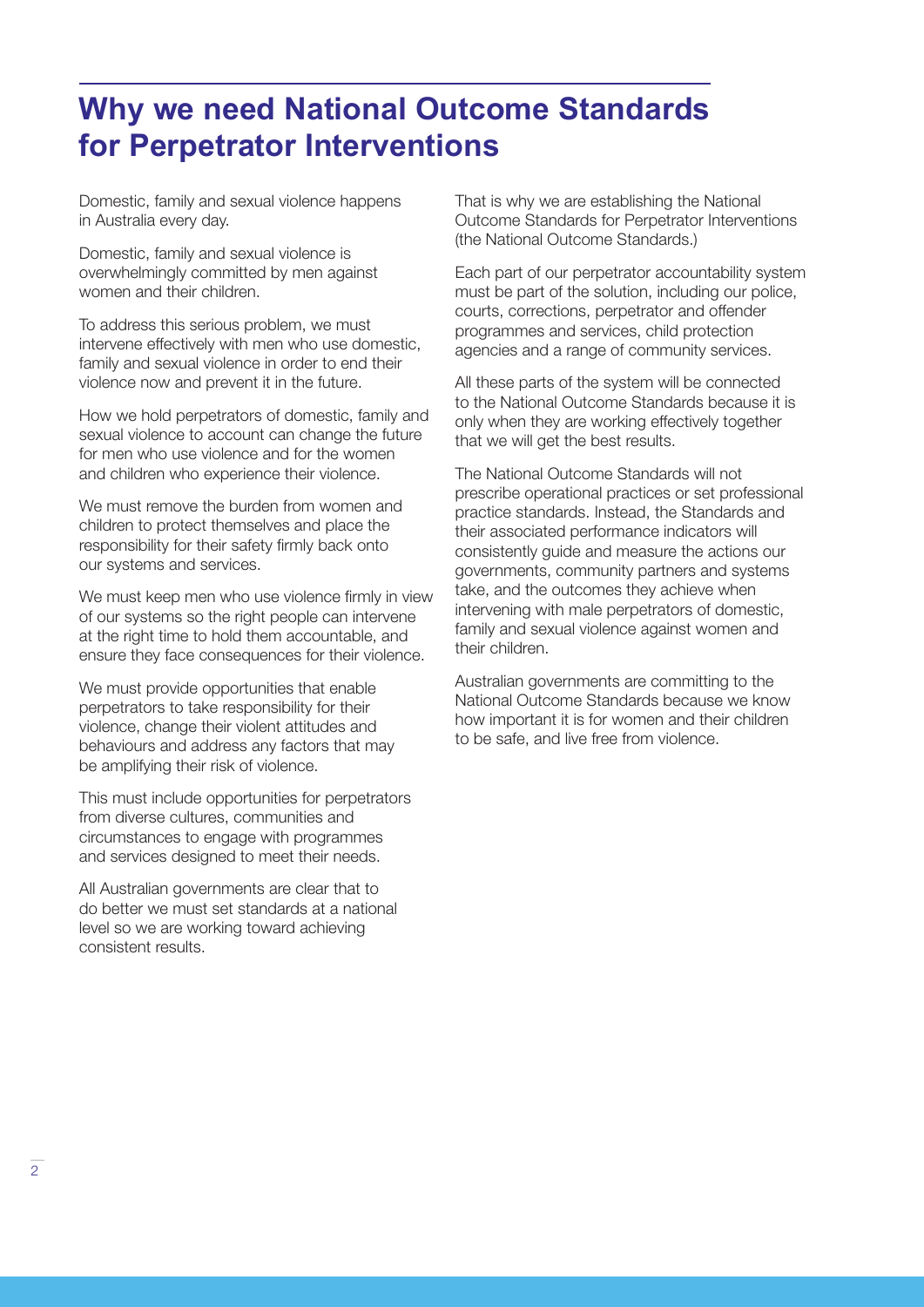# **Development of the National Outcome Standards for Perpetrator Interventions**

The *National Plan to Reduce Violence against Women and their Children 2010-2022* (the National Plan) was endorsed by all Australian Governments through the Council of Australian Governments (COAG) and released in February 2011. The National Plan is being delivered through four three-year action plans and the *Second Action Plan: Moving Ahead 2013- 2016* affirms the commitment by the governments to establish a set of National Outcome Standards.

The collaborative work our governments are undertaking to develop the National Outcome Standards is an ambitious and complex task involving targeted consultations with a range of government and non-government stakeholders in every state and territory.

In April 2015, COAG agreed to consider a set of National Outcome Standards before the end of 2015. COAG also agreed to the objective and key principles that will underpin the National Outcome Standards.

The objective and key principles are based on foundational work commissioned under the National Plan, including the 2012 Urbis literature review of perpetrator programmes and findings from the series of national consultation forums and dialogue interviews undertaken in 2013-14 by Reos Partners.

In order to learn more about the perpetration of violence against women and their children, the Commonwealth Government is providing \$3 million to Australia's National Research Organisation for Women's Safety (ANROWS). The funding will be used by ANROWS to establish a dedicated perpetrator interventions research stream, which will strengthen the evidence base and support jurisdictions to implement the National Outcome Standards.

The Commonwealth Government will also provide \$4 million in funding to be shared among state and territory governments to assist them in implementing the National Outcome Standards.

The National Outcome Standards and their accompanying framework and scope will form the basis of further targeted consultations with key community, academic and sector stakeholders.

A range of National Outcome Standards implementation materials will be developed for Ministers' consideration in 2016, based on the results of the stakeholder consultations.

For a glossary of terms used in the National Outcome Standards go to the National Plan website: plan4womenssafety.dss.gov.au.

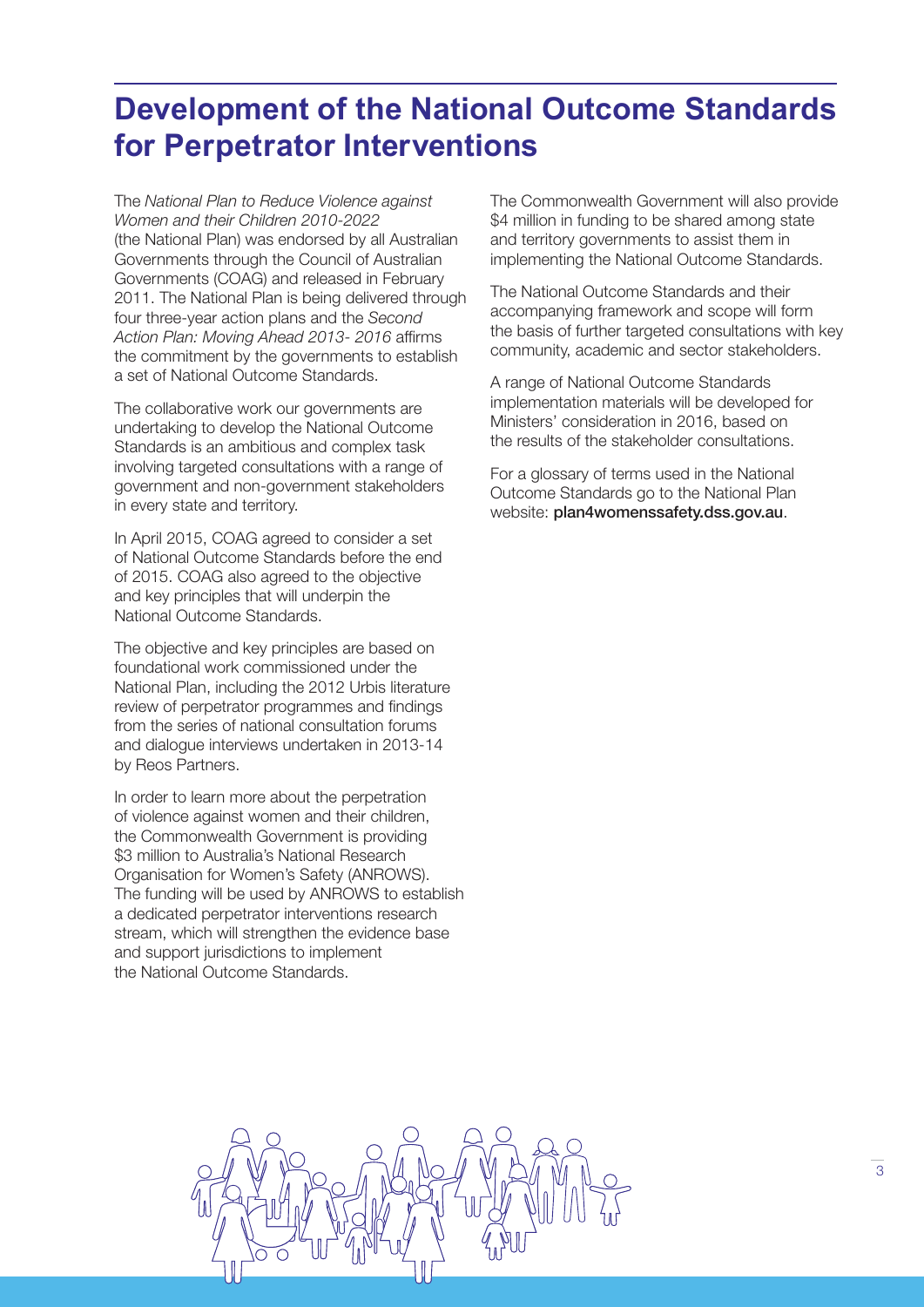# **Framework**

| Why            | Problem                                                                                                                                                                                                                                                     |
|----------------|-------------------------------------------------------------------------------------------------------------------------------------------------------------------------------------------------------------------------------------------------------------|
|                | Domestic, family and sexual violence crimes are being committed<br>in Australia every day.                                                                                                                                                                  |
|                | Domestic, family and sexual violence is overwhelmingly committed<br>by men against women and their children.                                                                                                                                                |
|                | Men who use violence can become invisible within the system that<br>is supposed to hold them to account, creating a lack of confidence<br>in current systems to support and protect victims.                                                                |
|                | Often women and their children find that responses to the men who use<br>violence against them do not meet their needs or suit their circumstances<br>undermining their willingness to seek and accept assistance.                                          |
|                |                                                                                                                                                                                                                                                             |
|                | <b>Objective</b><br>Women and their children are safe and live free from domestic, family                                                                                                                                                                   |
|                |                                                                                                                                                                                                                                                             |
| <b>Purpose</b> | National Outcome Standards for Perpetrator Interventions will guide and<br>measure the consistent actions our governments, community partners                                                                                                               |
|                |                                                                                                                                                                                                                                                             |
| <b>How</b>     | <b>Guiding Principles that will underpin the</b><br><b>National Outcome Standards</b>                                                                                                                                                                       |
|                | 1. Women's and children's safety must be at the centre of interventions<br>with perpetrators of domestic, family and sexual violence.                                                                                                                       |
|                | Systems and services intervening with perpetrators must help<br>2.<br>women and their children who experience violence to feel confident<br>they will be believed, responded to, supported and protected when<br>they speak up against and report violence. |
|                |                                                                                                                                                                                                                                                             |
| Who            | <b>Scope</b>                                                                                                                                                                                                                                                |
|                | Targeted Perpetrator Interventions are those that engage with a<br>perpetrator directly because of his violence, or risk of perpetrating,<br>domestic, family or sexual violence.                                                                           |
|                | This includes systems, structures and services which make decisions                                                                                                                                                                                         |

or orders that directly relate to perpetrators' interactions with the women and children against whom they have used violence. It also includes programmes and services targeted at working with the perpetrator to enable him to change his violent behaviours and attitudes.

There are a range of services and programmes that are not directly targeted at addressing the perpetrator's violence but instead engage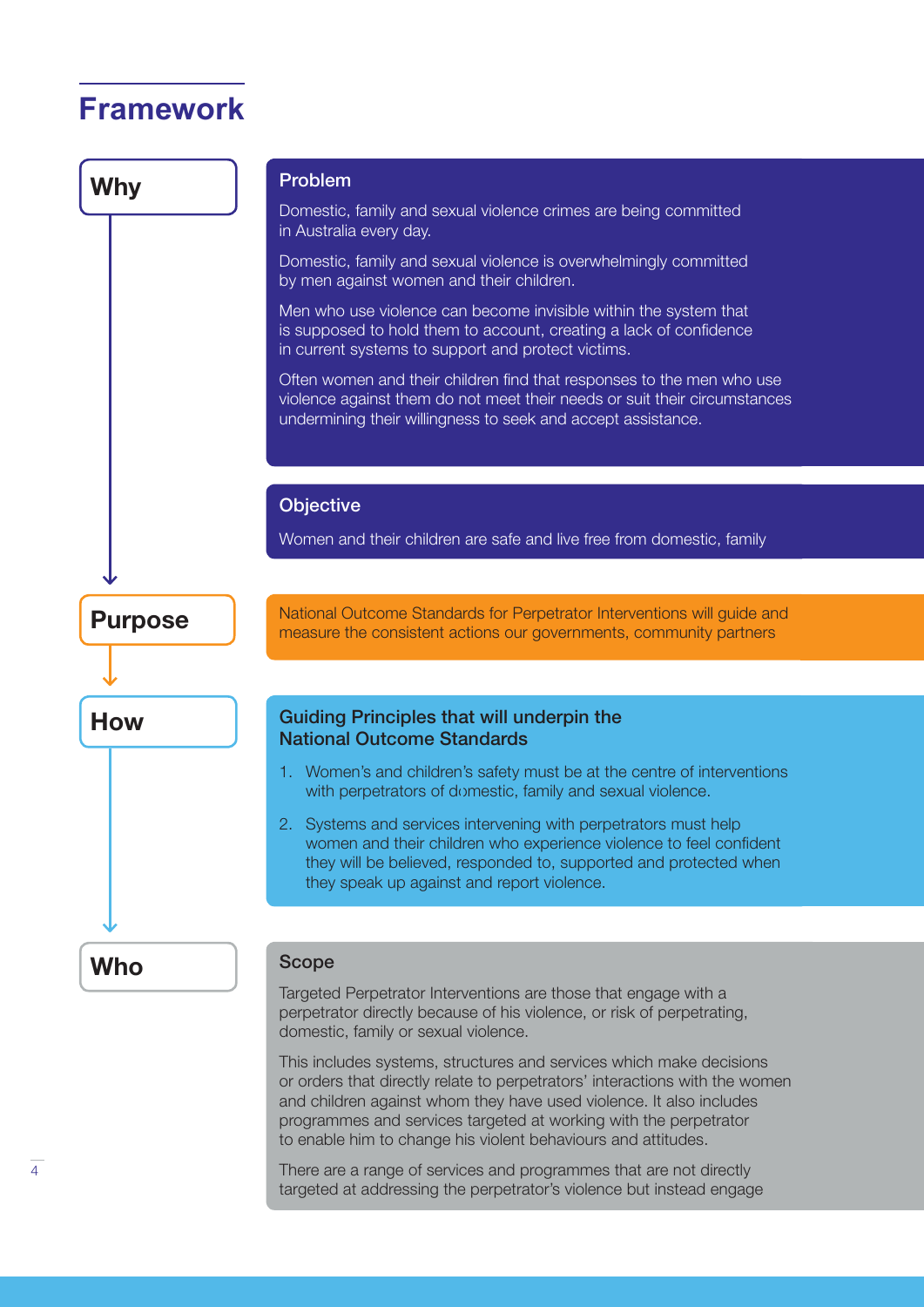Women and their children in some communities, including Indigenous and culturally diverse communities, and women with disability, can be more vulnerable to these types of violence and some are experiencing it at higher rates.

Siloed and inconsistent approaches across jurisdictions, structures, systems and services seriously limit their ability to reduce perpetrator violence and the severity of harm for victims.

Inadequate and poorly targeted perpetrator interventions are a persistent barrier to achieving accountability and lasting behaviour change.

Community acceptance of domestic, family and sexual violence allows perpetrators to continue their violence.

This is unacceptable.

#### and sexual violence.

and systems take, and the outcomes they achieve, when intervening with male perpetrators of family, domestic and sexual violence.

- 3. Perpetrators must be held to account and face consequences for their violence.
- 4. Systems and services must work together to intervene effectively with perpetrators to stop their violence in the short and long term.
- 5. Perpetrator interventions are evidence-based and take into account individual, community and life circumstances.

with a perpetrator to address other associated issues that can amplify the impact of his violence or affect his readiness to change.

Mainstream services play an important role in maintaining women's and their children's safety while other services engage directly with the perpetrator. The role of these services can include identifying and responding to clients experiencing domestic, family or sexual violence and clients perpetrating these forms of violence.

The services often work with other parts of the perpetrator accountability system to monitor and manage the victim's risk of experiencing further violence from the perpetrator. The supporting services include but are not limited to women's support and crisis services.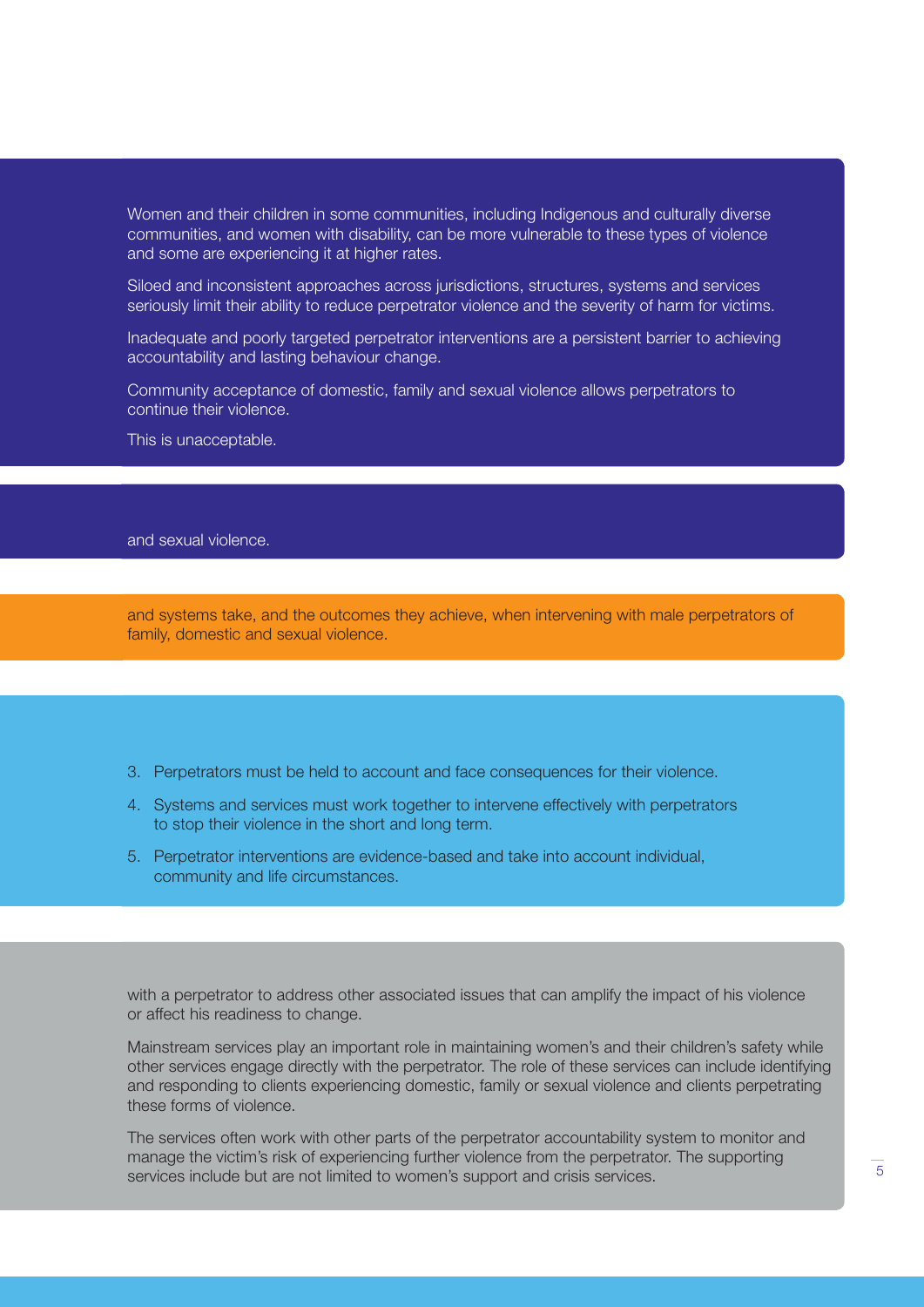# **Scope**

## **The National Outcome Standards for Perpetrator Interventions**

- 1. Women and their children's safety is the core priority of all perpetrator interventions
- 2. Perpetrators get the right interventions at the right time
- 3. Perpetrators face justice and legal consequences when they commit violence
- 4. Perpetrators participate in programmes and services that change their violent behaviours and attitudes
- 5. Perpetrator interventions are driven by credible evidence to continuously improve
- 6. People working in perpetrator intervention systems are skilled in responding to the dynamics and impacts of domestic, family and sexual violence

These standards apply to **targeted perpetrator interventions** (including the programmes and services that interact with perpetrators, the agencies that guide the interventions and the structures that support them), **services engaging with perpetrators** and **services supporting women and their children's safety while the perpetrator engages with the accountability system**.

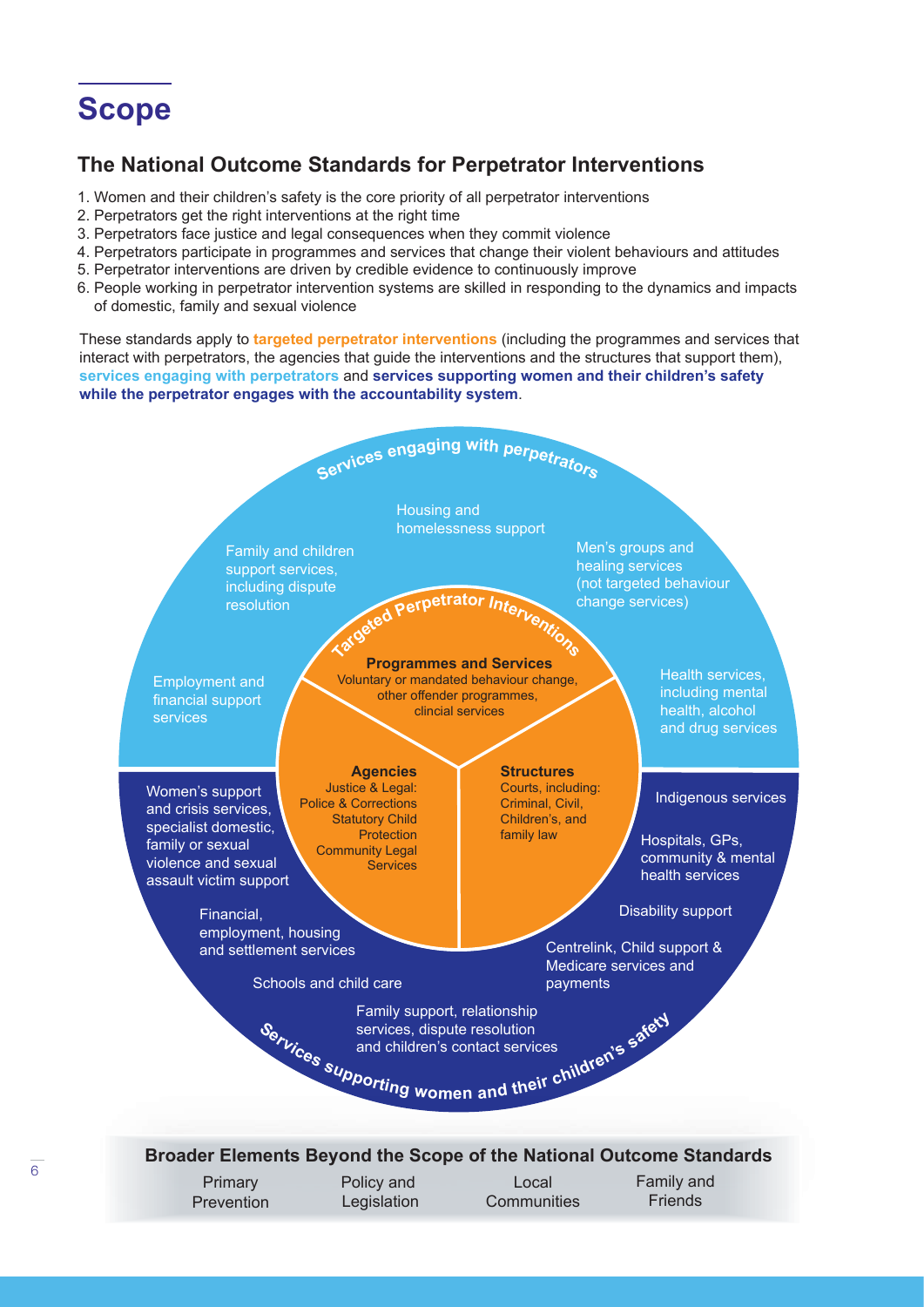#### **Targeted Perpetrator Interventions**

**Targeted perpetrator interventions** are those that engage with a perpetrator directly because of his violence, or risk of perpetrating, domestic, family or sexual violence. This includes agencies, structures, programmes and services which make decisions or orders that directly relate to perpetrators' interactions with the women and children against whom they have used violence. It also includes programmes and services targeted at working with the perpetrator to enable him to change his violent behaviours and attitudes.

*Including, but not limited to, interventions made by:*

**Agencies** Justice & Legal including: Police **Corrections** Community legal services Statutory Child Protection

**Structures** Criminal courts Civil courts Children's courts Family law courts

**Programmes and services** Voluntary or mandated behaviour change programmes and other offender programmes and clinical services targeting perpetrators

#### **Services Engaging with Perpetrators on their Associated Issues**

There are a range of **services and programmes that** do not directly target the perpetrator's violence but instead **engage with a perpetrator to address other associated issues** that can amplify the impact of his violence or affect his readiness to change.

*Including, but not limited to, interventions made by:*

Mental health services Alcohol and Other Drug services Housing support

Specialist homelessness services Employment services Financial support and assistance Family support

Family relationship services Family dispute resolution Children's contact services Men's groups and healing services (not targeted behaviour change services)

#### **Services Supporting Women and their Children's Safety while the Perpetrator Engages with the Accountability System**

Mainstream services play an important role in **maintaining women's and their children's safety while other services engage directly with the perpetrator.** The role of these services can include identifying and responding to clients experiencing domestic, family or sexual violence and clients perpetrating these forms of violence.

The services often work with other parts of the perpetrator accountability system to monitor and manage the victim's risk of experiencing further violence from the perpetrator. The supporting services include but are not limited to women's support and crisis services.

*Including, but not limited to, interventions made by:*

**Women's support sector** 

- Women's support and crisis services
- Specialist domestic, family or sexual violence and sexual assault victim support

#### **Health**

**Hospitals** General Practitioners Community health services Mental health services

#### **Human services**

Centrelink, Child Support & Medicare services and payments

**Education Schools** Child care

**Other connecting mainstream services or systems** Family support Family relationship services Family dispute resolution

Children's Contact Services Disability Support Settlement services Indigenous services Employment services Housing services Homelessness services Financial support services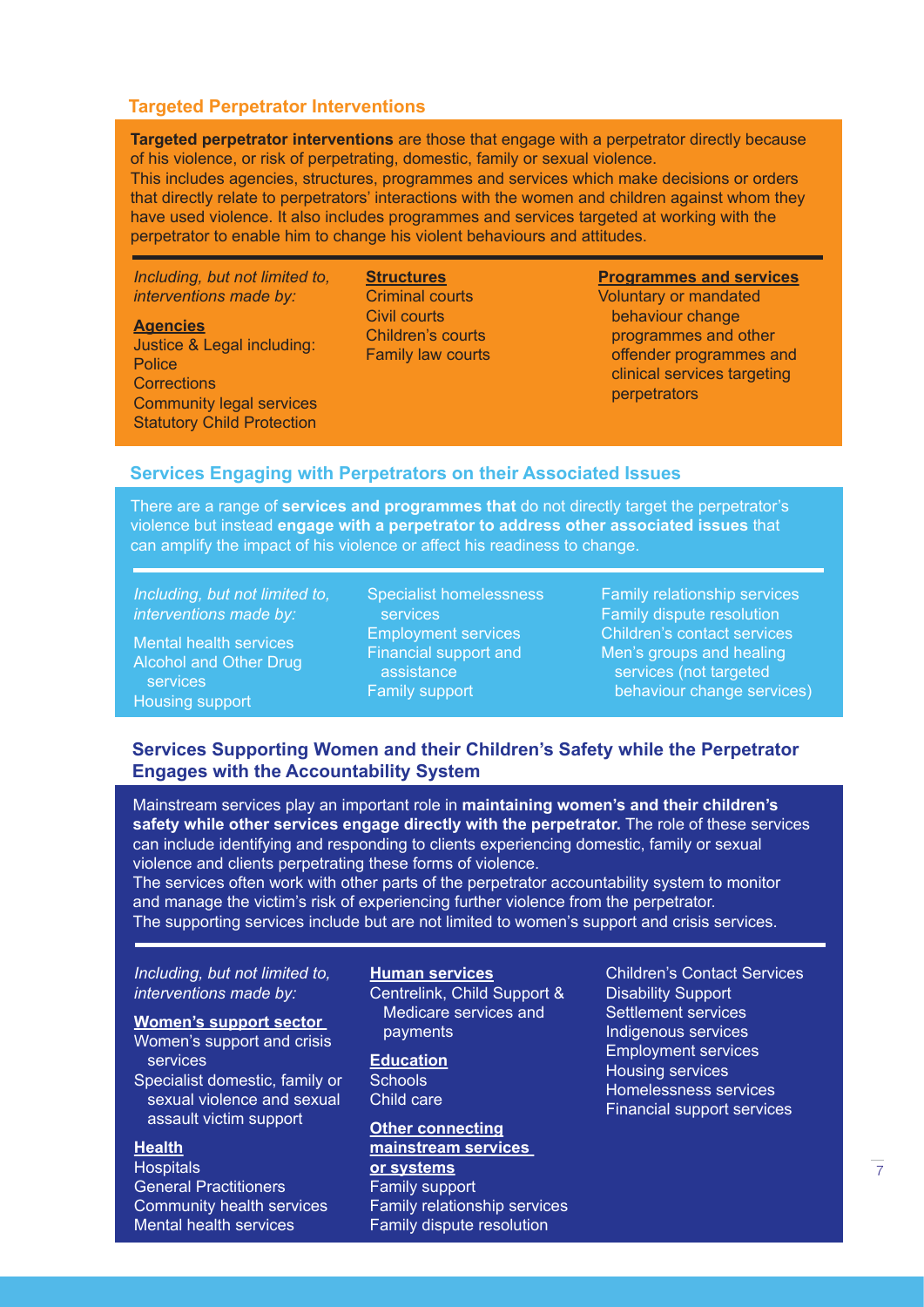# **Headline Standards**

Women and their children are safe and live free from domestic, family and sexual violence because interventions with perpetrators meet the following standards



## **Women and their children's safety is the core priority of all perpetrator interventions**

Women and their children's safety is the reason why our systems must intervene effectively against perpetrators. Effective perpetrator interventions must give women and their children confidence that they will be supported and protected if they report violence and must minimise any trauma women and their children experience as a result of their involvement with perpetrator interventions (for example during the court process and during the conduct of programmes and case management).

Perpetrator interventions must include elements focused on assessing, monitoring and responding to changes in the perpetrator's risk of committing further violence against the women and their children who have experienced his violence. Effective programmes for perpetrators must also have in place mechanisms that provide opportunities for victim/survivors to access ongoing partner contact, family or other support services wherever appropriate.

Perpetrator interventions must have regard to the needs of women and their children from diverse cultures, and communities and circumstances so they can help all victim/survivors get suitable support whenever they are involved with the perpetrator accountability system.



## **Perpetrators get the right interventions at the right time**

Our systems and services must play an effective role in ending perpetrators' violence by working together at every opportunity to identify, keep sight of and engage with perpetrators.

It is imperative that our systems and services share relevant information about perpetrators and victims wherever possible\*, including information on victim/ survivor safety and perpetrator risk. This information must be used to help the perpetrator accountability system to respond in integrated ways so that the right parts of the system can engage with the perpetrator at the most effective times to reduce the risk of him committing violence and minimise the impacts of any violence that does occur.

We must ensure that we intervene swiftly with perpetrators as soon as an instance of their violence is identified in ways that stop their violence and give the perpetrator opportunities to change his violent behaviours and attitudes.

Perpetrator interventions must be designed to respond effectively to perpetrators from diverse cultures, and communities and circumstances at all the key points of engagement with them in the perpetrator accountability system. Effective interventions with perpetrators must include specific responses suited to ending as early as possible the violence of perpetrators who are engaging with the system for the first time as well as responses suited to minimising harm from persistent re-offending.

\* Sharing of information must remain consistent with all relevant legislation, including information privacy provisions and principles.

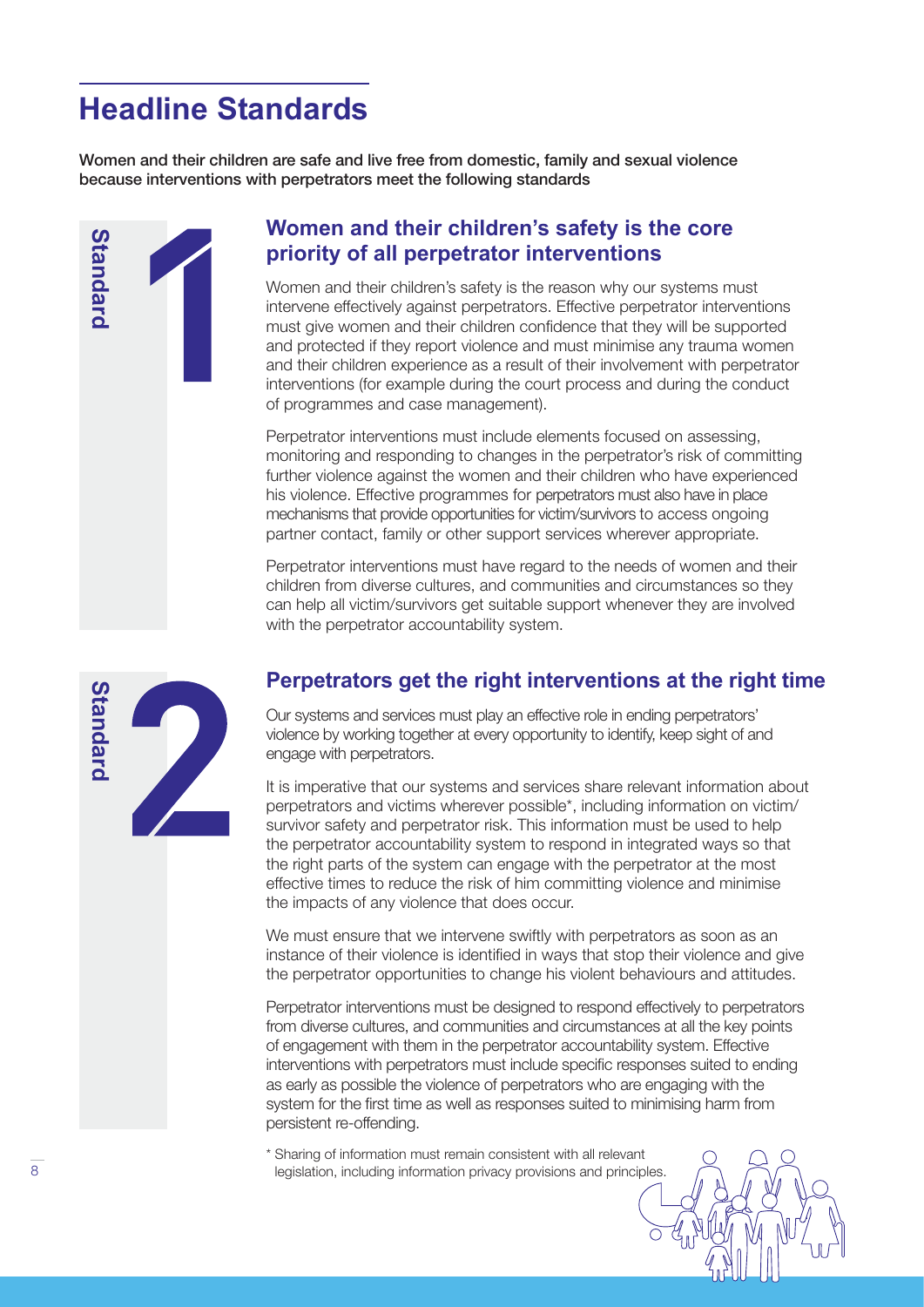

## **Perpetrators face justice and legal consequences when they commit violence**

Legal, civil and community justice responses to perpetrators are a powerful tool that can interrupt and address violence against women and their children.

This standard shifts the burden from women and their children to protect themselves and places that responsibility firmly back onto our justice and legal systems. It puts systems in the position of being accountable for ensuring that perpetrators face appropriate justice and legal consequences for their violence; that perpetrators understand what those consequences mean; that the victim/survivor is informed about the consequences that the perpetrator faces; and that the system responds effectively to perpetrators who do not comply with the mandatory justice and legal consequences and sanctions placed on them (for example an intervention order or an order to attend a behaviour change or other offender programme).

Justice and legal systems accountability involves making systems competent at engaging effectively with perpetrators from diverse cultures, communities and circumstances and facilitating a sense of justice for all victim/survivors.



## **Perpetrators participate in programmes and services that enable them to change their violent behaviours and attitudes**

Behaviour change programmes, other offender programmes and clinical services aimed at enabling perpetrators to stop their violence can play an important role in the perpetrator accountability system.

This standard is about inviting or mandating men to engage with and complete programmes designed to enable them to take responsibility for their violence and work towards changing their violent behaviours and attitudes. Providing targeted interventions sends a message to the community that perpetrators of violence can change.

To respond effectively to all perpetrators, perpetrator programmes and services must be adaptable for perpetrators from diverse cultures, communities and circumstances, and engage effectively with perpetrators with diverse needs.

This standard also highlights the role of perpetrator programmes and services in helping to keep the perpetrator visible to the accountability system regardless of whether he achieves attitude and behaviour change. This enables the perpetrator accountability system to maintain risk and safety monitoring of the perpetrator so the system can intervene if necessary to prevent further violence.

It is important that victim/survivors are assisted to understand that the perpetrator's participation in a behaviour change programme is not guaranteed to result in him stopping his violence. It is also important to inform victim/survivors that even without behaviour change, the perpetrator programme can play an important role in maintaining their safety.

Programmes and services for perpetrators should integrate with sectors, such as the mental health, or the alcohol and other drug sector, to help perpetrators to address factors that are directly linked to their offending or to their readiness to respond to programmes and services. Perpetrator interventions must also include mechanisms for providing victim/survivors with access to ongoing partner, family or other support services wherever appropriate, particularly women and their children who have not had contact with support services before.

9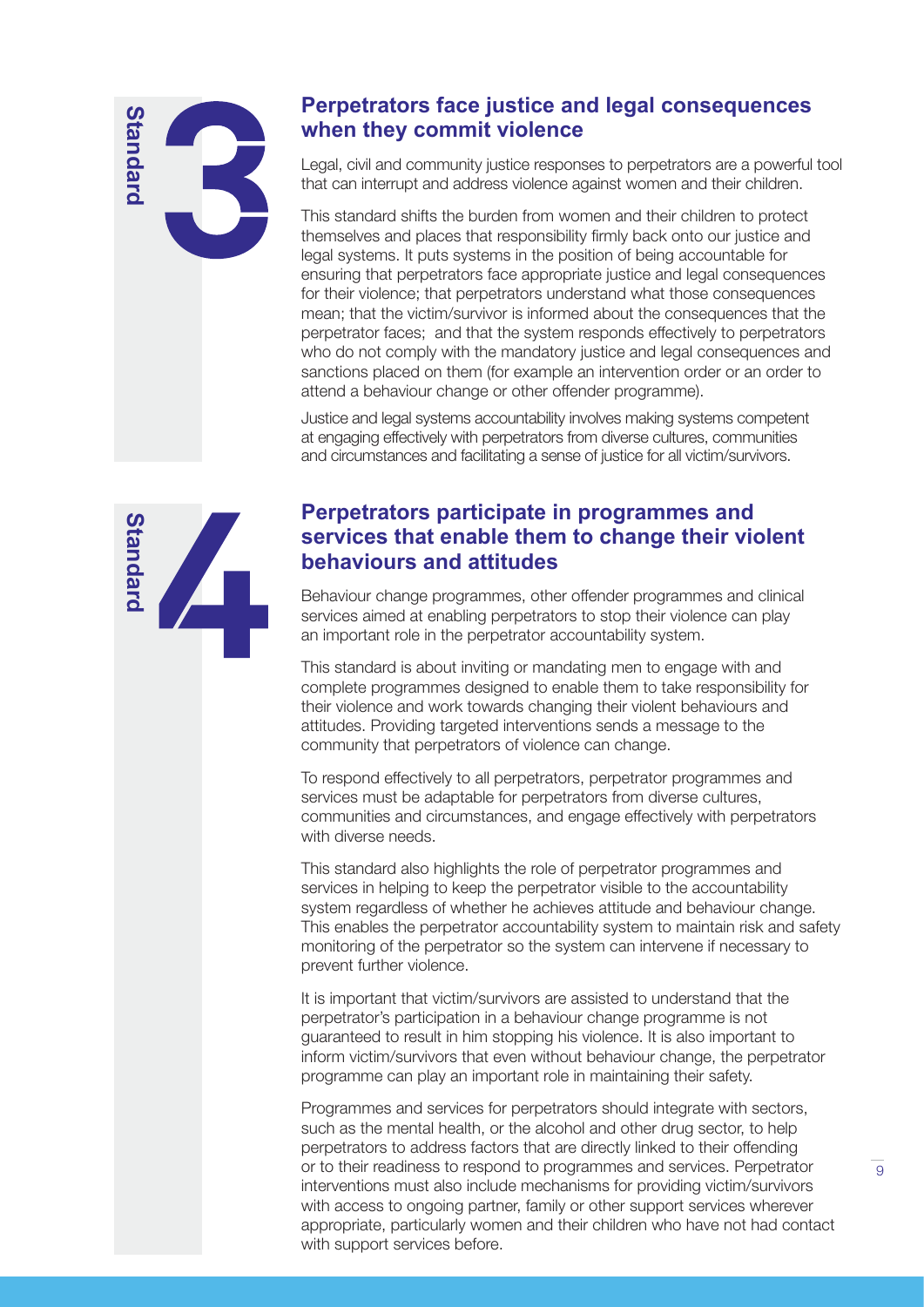

## **Perpetrator interventions are driven by credible evidence to continuously improve**

The evidence base for perpetrator interventions is not yet comprehensive. The perpetrator accountability system and interventions are in the early stages of development with an evidence base emerging over time.

This standard supports evidence-based and evidence-building practices within the agencies, structures, services and programmes that make up the perpetrator accountability system. There is a need to ensure the consistent evaluation of programmes and services and to utilise the available Australian and international evidence base to strengthen new and existing interventions.

Evaluative processes must be built into perpetrator interventions to build the evidence base for 'what works', promote innovation based on evidence, and actively engage in continuous improvement.



## **People working in perpetrator intervention systems are skilled in responding to the dynamics and impacts of domestic, family and sexual violence**

A range of people, both generalist and specialist professionals and practitioners, can have a significant impact in addressing and reducing violence against women and their children through their interactions with perpetrators.

People working in the perpetrator accountability system require support and access to professional development opportunities enabling them to understand the dynamics of domestic, family or sexual violence, including gender dynamics, intervene safely and appropriately with perpetrators, and understand the impact interventions can have on women and their children who experience the perpetrator's violence.

We must build workforce (and community) capability to provide interventions that are effective with perpetrators from diverse cultural and community circumstances. This standard gives effect to the need for broad development of competencies in working with perpetrators from diverse backgrounds.

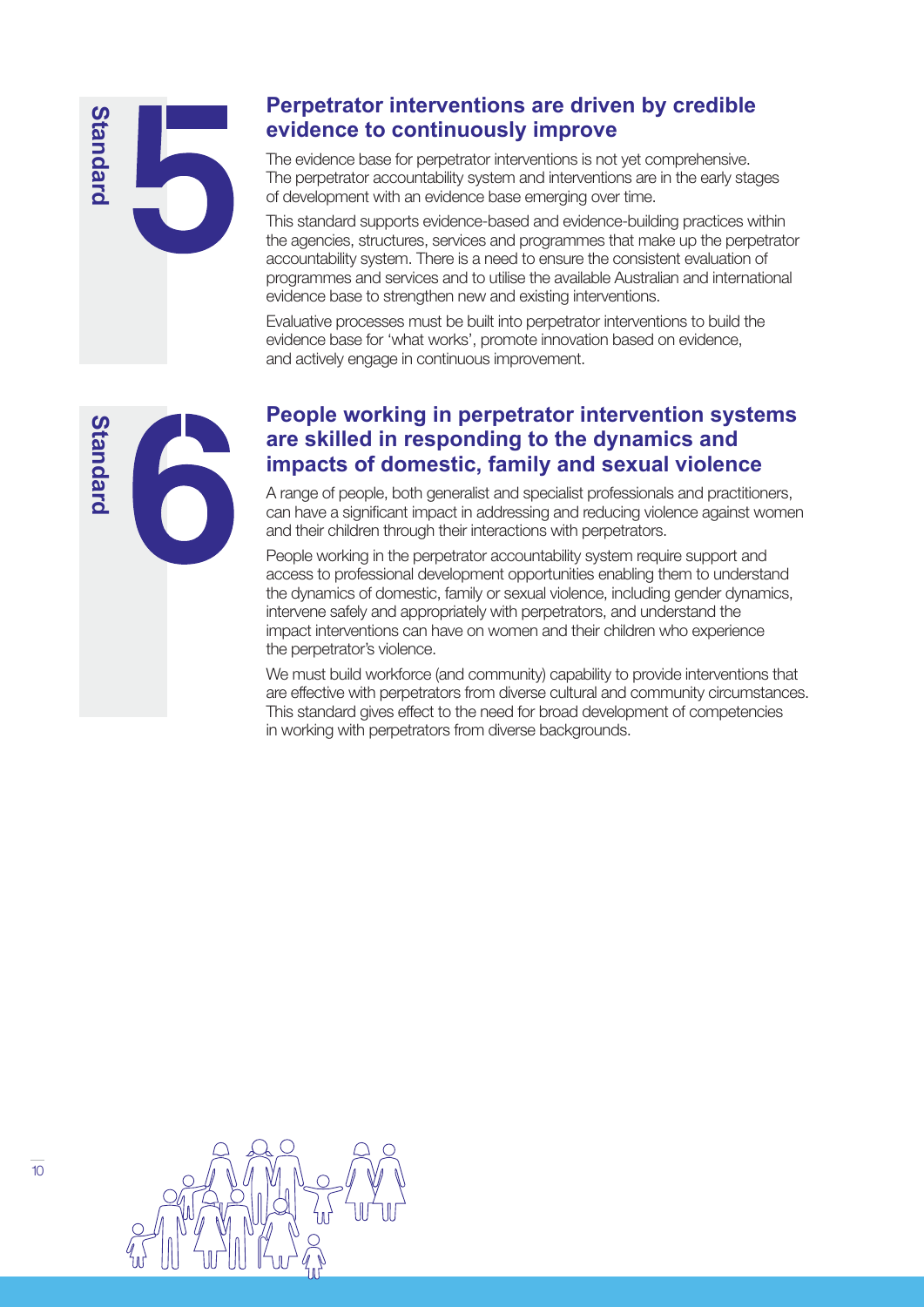| <b>ISBN</b> print  | 978-1-925318-14-2 |
|--------------------|-------------------|
| <b>ISBN</b> online | 978-1-925318-15-9 |

#### Copyright notice



This document *National Outcome Standards for Perpetrator Interventions* is licensed under the Creative Commons Attribution 4.0 International Licence

Licence URL: https://creativecommons.org/licenses/by/4.0/legalcode

Please attribute: © Commonwealth of Australia (Department of Social Services) 2015

Notice:

- 1. If you create a derivative of this document, the Department of Social Services requests the following notice be placed on your derivative: Based on Commonwealth of Australia (Department of Social Services) data.
- 2. Inquiries regarding this licence or any other use of this document are welcome. Please contact: Branch Manager, Communication and Media Branch, Department of Social Services. Phone: 1300 653 227. Email: communications@dss.gov.au

Notice identifying other material or rights in this publication:

- 1. Australian Commonwealth Coat of Arms not Licensed under Creative Commons, see https://www.itsanhonour.gov.au/coat-arms/index.cfm
- 2. Certain images and photographs (as marked) not licensed under Creative Commons